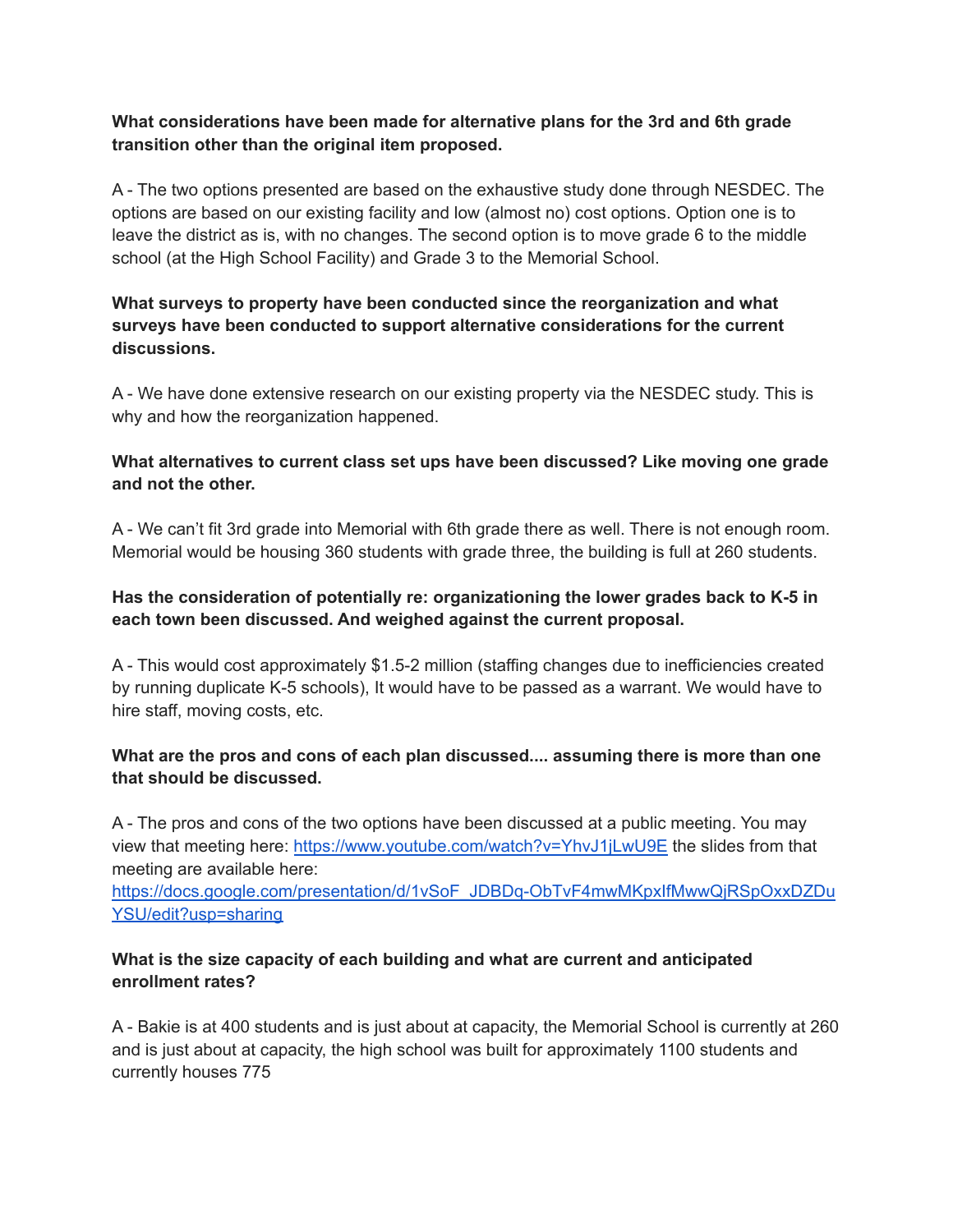## As we all know there is no real way to project K enrollment so how is any of the proposed **plans accounting for that?**

A - It is incredibly difficult to accurately project K enrollment. Our enrollment has been steady And our preK numbers have also been steady so we have no evidence of a decline, in fact, we have seen a stabilization of pk-3 enrollments since the pandemic (the enrollments were predicted to decline)

# **What other impacts will the proposed change have on other items, such as bussing, lunch times, drop off and pick up times, sports and anything else that can and will come into play.**

A - Bussing and pick up times would stay the same. The music and sports offerings would be a real benefit for the 6th grade students. Athletically, they would be able to participate and stay in the current league and the start times for practices and games would be greatly improved. Currently the middle school students would have to wait to practice until after 3:00 if the sixth grade joins them for sports. The MS/HS Campus would have increased traffic, reduced parking, reduced classroom availability, and there are potential staffing needs as the buildings share staff for specials (Art, music, PE, tech, Library, etc)

# **Space/ capacity: Is there really enough space to move sixth grade to the high school facility? Just because the building was built to hold X number of students - can it be run efficiently and effectively? Have you talked to not only the administration but also the teachers in both MS/ HS?**

A -Yes, there is space per the square footage and number of classrooms in the buildings. Of course, the scheduling will be tighter for both buildings and space will be less "comfortable". We are in the process of adopting the new master schedule for the building and will need to plan accordingly if sixth grade is included. Additional teachers may have to share teaching spaces. This means that they would teach in multiple classrooms during the day.

# **When is the Fremont decision going to occur? I would believe if they left the district, then yes this is a much easier decision to make.**

A- We are hoping Fremont will make a decision in the next year but they technically have a few more years under the current contract.

**Are the kids ready or are they at a disadvantage staying in elementary that extra year? Have you talked to the teachers in 6th grade and 7th grade that were there at the old MS and now in the new format? What are their thoughts on the maturity level of students being in elementary an extra year vs moving up? Are they seeing things differently this year with the current 7th grade group (the first to be in 6th grade in elementary school)? Please talk to those that work with the kids on a daily basis - the teachers, not just the administration.**